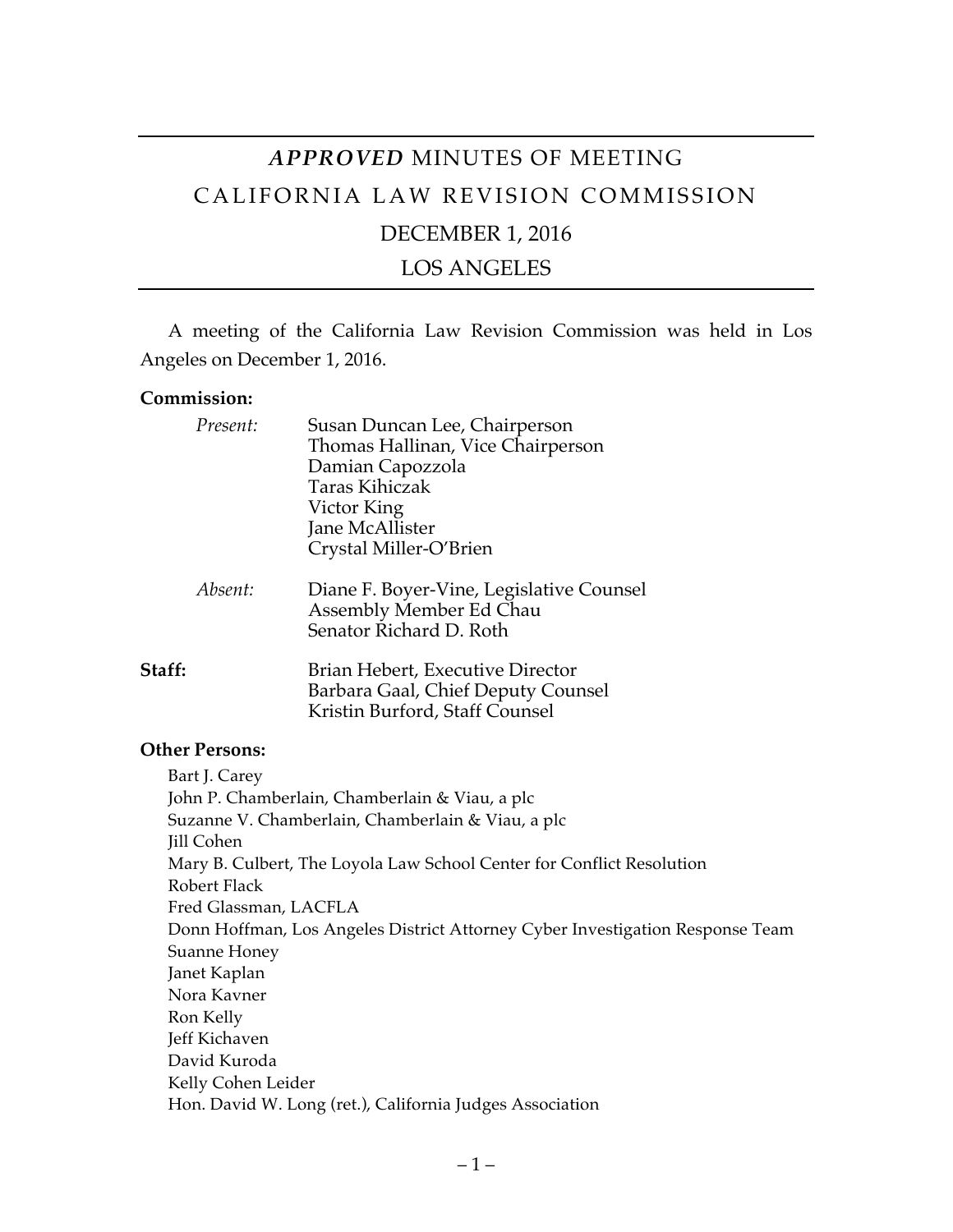Judith C. Nesburn Phyllis Pollack, PGP Mediation Ray Regalado, LA County Commission on Human Relations Lynette Berg Robe, LA Family Law Mediators Karen Rosin, Southern California Mediation Association Fern Topas Salka Ana Sambold, San Diego County Bar Association Darlene Wanger Alan Weinfeld, Parker Milliken

#### CONTENTS

| Study H-859 - Common Interest Developments: Mechanics Liens and Common Area4              |  |
|-------------------------------------------------------------------------------------------|--|
| Study K-402 - Relationship Between Mediation Confidentiality and Attorney Malpractice and |  |
|                                                                                           |  |
|                                                                                           |  |
|                                                                                           |  |

#### 1 **APPROVAL OF ACTIONS TAKEN**

 Unless otherwise indicated, the Commission decisions noted in these Minutes were approved by all members present at the meeting. If a member who was present at the meeting voted against a particular decision, abstained from voting, or was not present when the decision was made, that fact will be noted below.

#### 6 MINUTES OF SEPTEMBER 22, 2016, COMMISSION MEETING

7 Memorandum 2016-51 presented a draft of the Minutes of the September 22, 8 2016, Commission meeting. The Commission approved the Minutes as 9 submitted.

10 (*Commissioners Capozzola and Miller-O'Brien were not present when this decision*  11 *was made. Commissioner King abstained.*)

12 ADMINISTRATIVE MATTERS

|  | 13 | <b>Report of Executive Director</b> |
|--|----|-------------------------------------|
|--|----|-------------------------------------|

14 The Executive Director reported: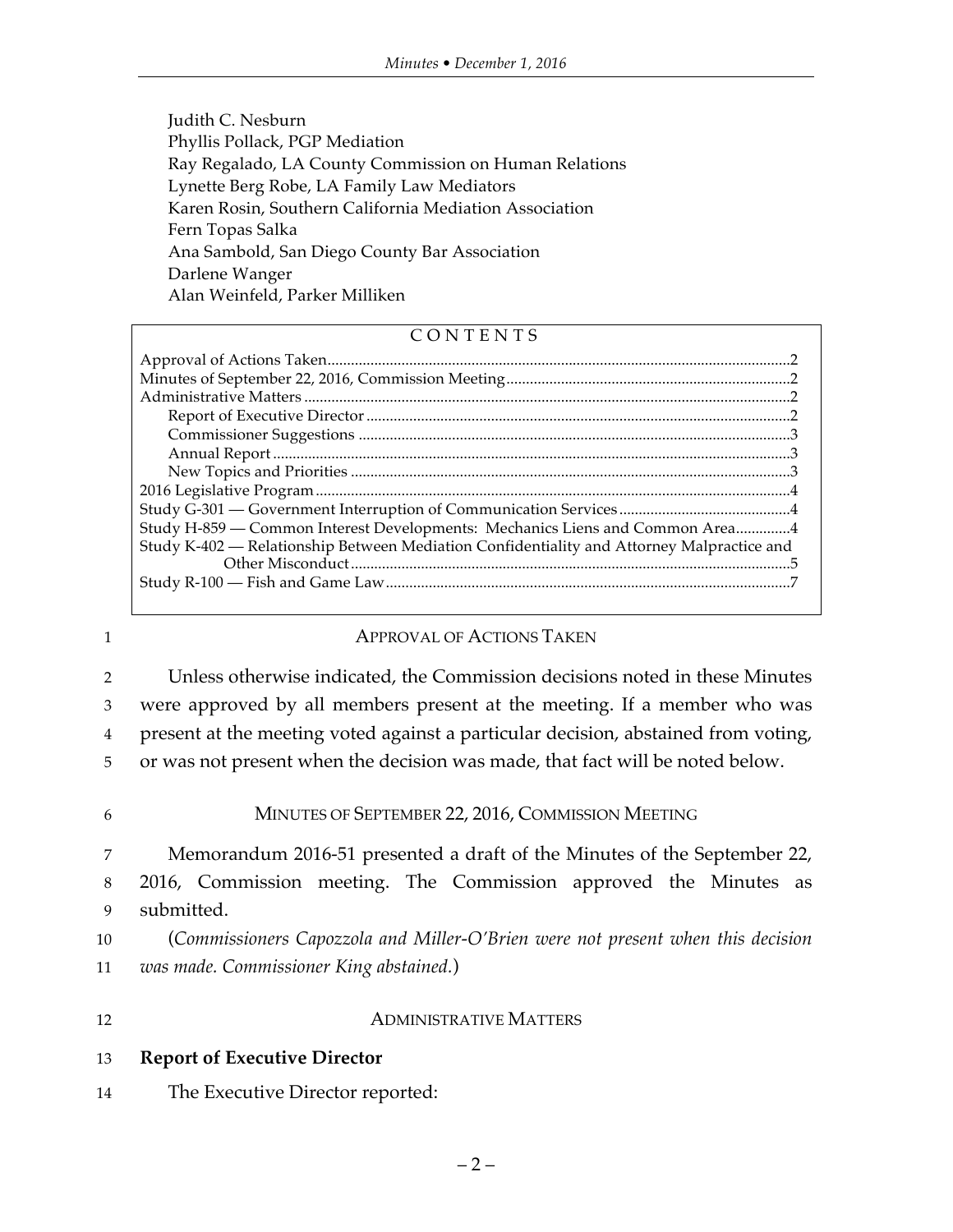- (1) He will be meeting with newly-elected legislators to provide them with an overview of the Commission's work.
- (2) He will be making a presentation on the Commission's work to a visiting delegation of lawmakers from China.
- **Commissioner Suggestions**
- No new Commissioner suggestions were made.

#### **Annual Report**

 The Commission considered Memorandum 2016-52, presenting a draft of the 2016-2017 Annual Report. The Commission approved the report, subject to conforming revisions described in the memorandum, for publication and distribution to the Legislature and the Governor.

 (*Commissioners Capozzola and Miller-O'Brien were not present when this decision was made.*)

### **New Topics and Priorities**

- The Commission considered Memorandum 2016-53, presenting the status of the Commission's current program of work, the new topics suggestions received in 2016, and discussing work priorities for 2017.
- The Commission accepted the staff recommendations made in Memorandum 2016-53, including the following priorities for work in 2017:
- Manage the 2017 legislative program.
- Continue the study on fish and wildlife law.
- Continue the study on the relationship between mediation confidentiality and attorney malpractice and other misconduct.
- Begin the study on the California Public Records Act and related laws.
- Clarify the recordation requirement for transfer on death deeds.

 As staff resources permit, the Commission will also begin studies of the following topics, in descending order of priority:

- Creditor claims against nonprobate assets, focusing on the narrow issue previously identified for initial study.
- The civil discovery issue raised by Commissioner Capozzola (see pages 33-35 of Memorandum 2016-53) and perhaps other previously suggested civil discovery topics. The staff should prepare a list of the previous suggestions for the Commission to examine.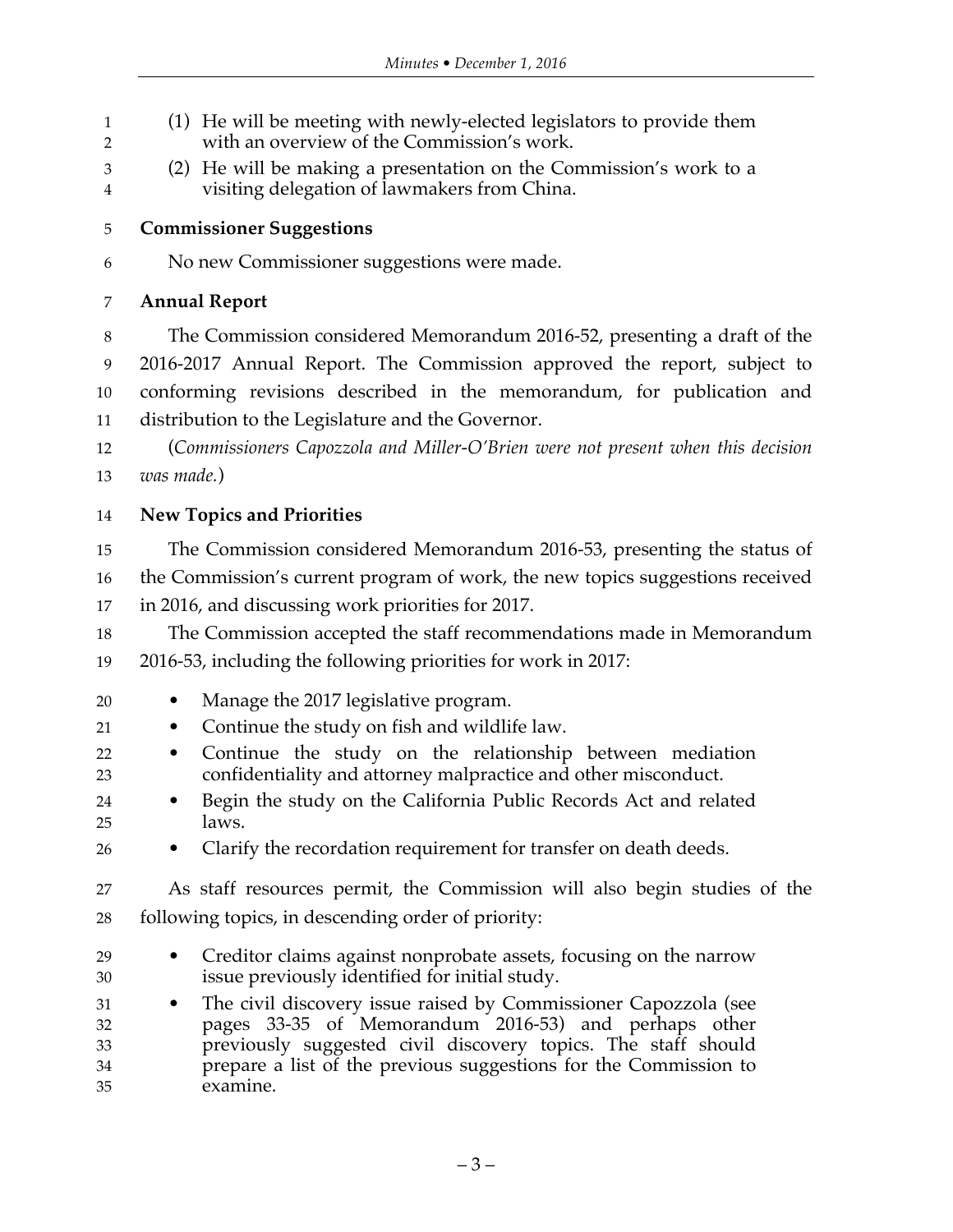• Trial court restructuring. • Codification of the California Supreme Court's reformation of the pre-condemnation statute (to provide a jury trial option). • Other topics discussed in Memorandum 2016-53. *(Commissioners Capozzola and Miller-O'Brien were not present when those decisions were made.)* 2016 LEGISLATIVE PROGRAM The Commission considered Memorandum 2016-54, discussing the final status of its 2016 Legislative Program. No Commission action was required or taken. STUDY G-301 — GOVERNMENT INTERRUPTION OF COMMUNICATION SERVICES The Commission considered Memorandum 2016-56 and its First Supplement, presenting a revised draft recommendation regarding government interruption of communication services. The Commission approved the draft as its final recommendation, with one revision. The preliminary part should make clear that the Commission received a comment asserting that cell-site simulators can disrupt communications, but the Commission has no position on whether those devices should be specially regulated for that reason. The staff should submit draft language to that effect to the Chair, for her approval. STUDY H-859 — COMMON INTEREST DEVELOPMENTS: MECHANICS LIENS AND COMMON AREA The Commission considered Memorandum 2016-55, presenting a revised draft recommendation relating to the application of mechanics lien law to common interest developments. The Commission approved the draft as its final recommendation, with one revision. Proposed Civil Code Sections 4620 and 6660 were revised to replace the word "promptly" with language requiring notice "within 60 days." (*Commissioners Capozzola and Miller-O'Brien were not present when those decisions were made.*)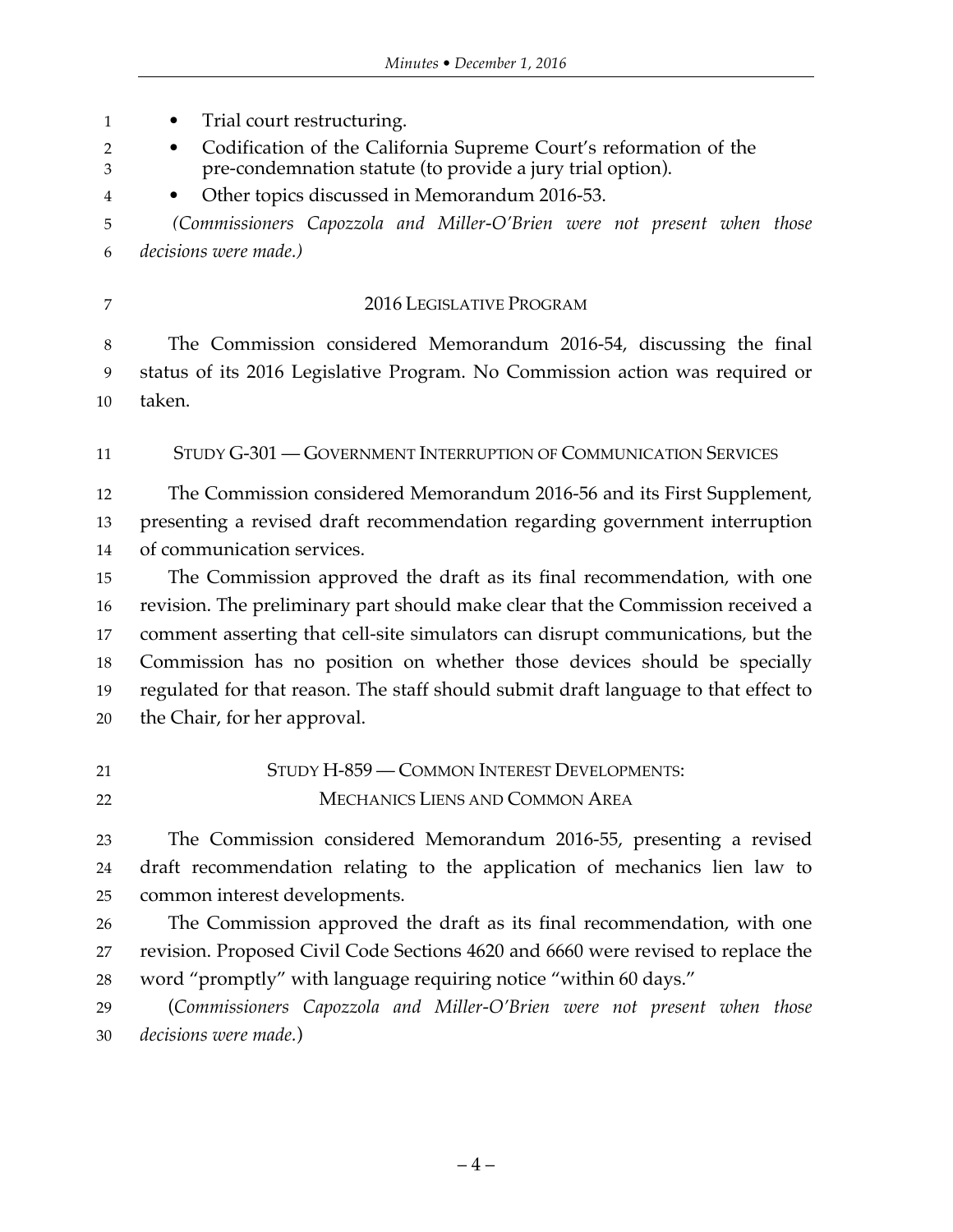# STUDY K-402 — RELATIONSHIP BETWEEN MEDIATION CONFIDENTIALITY AND ATTORNEY MALPRACTICE AND OTHER MISCONDUCT

 The Commission considered Memorandum 2016-58 (Draft Legislation to Implement the Commission's Preliminary Decisions). The Commission also considered the material in the First Supplement to Memorandum 2016-60 that pertains to Memorandum 2016-58.

 For purposes of a tentative recommendation, the Commission made a number of decisions relating to the "Discussion Draft" shown on pages 5-7 of Memorandum 2016-58. Those decisions are described below.

**Resolution of the Underlying Mediated Dispute**

 The Commission discussed the issues raised at pages 8-10 of Memorandum 2016-58, including the possible revision of proposed Evidence Code Section 1120.5 that is shown at the top of page 9. The Commission decided not to make such a revision.

 *(Commissioner King voted to revise proposed Evidence Code Section 1120.5 as shown at the top of page 9, or in a similar manner.)*

## **Standard for Admissibility of Mediation Evidence**

 The Commission discussed which admissibility standard to use in proposed Evidence Code Section 1120.5 (see pages 10-15 of Memorandum 2016-58). The Commission decided to stick with the relevancy standard used in the Discussion Draft.

*(Commissioners King and McAllister voted against this decision.)*

### **Standard for Discovery of Mediation Evidence**

 The Commission discussed which disclosure standard to use in proposed Evidence Code Section 1120.5 (see pages 15-17 of Memorandum 2016-58). The Commission decided to stick with the relevancy standard used in the Discussion Draft.

# **Types of Disputes in Which the New Exception Would Apply**

The Commission discussed the types of disputes in which proposed Evidence

Code Section 1120.5 would apply (see pages 17-25 of Memorandum 2016-58). It

made the following decisions regarding that matter:

*(Commissioner Kihiczak was not present for this decision.)*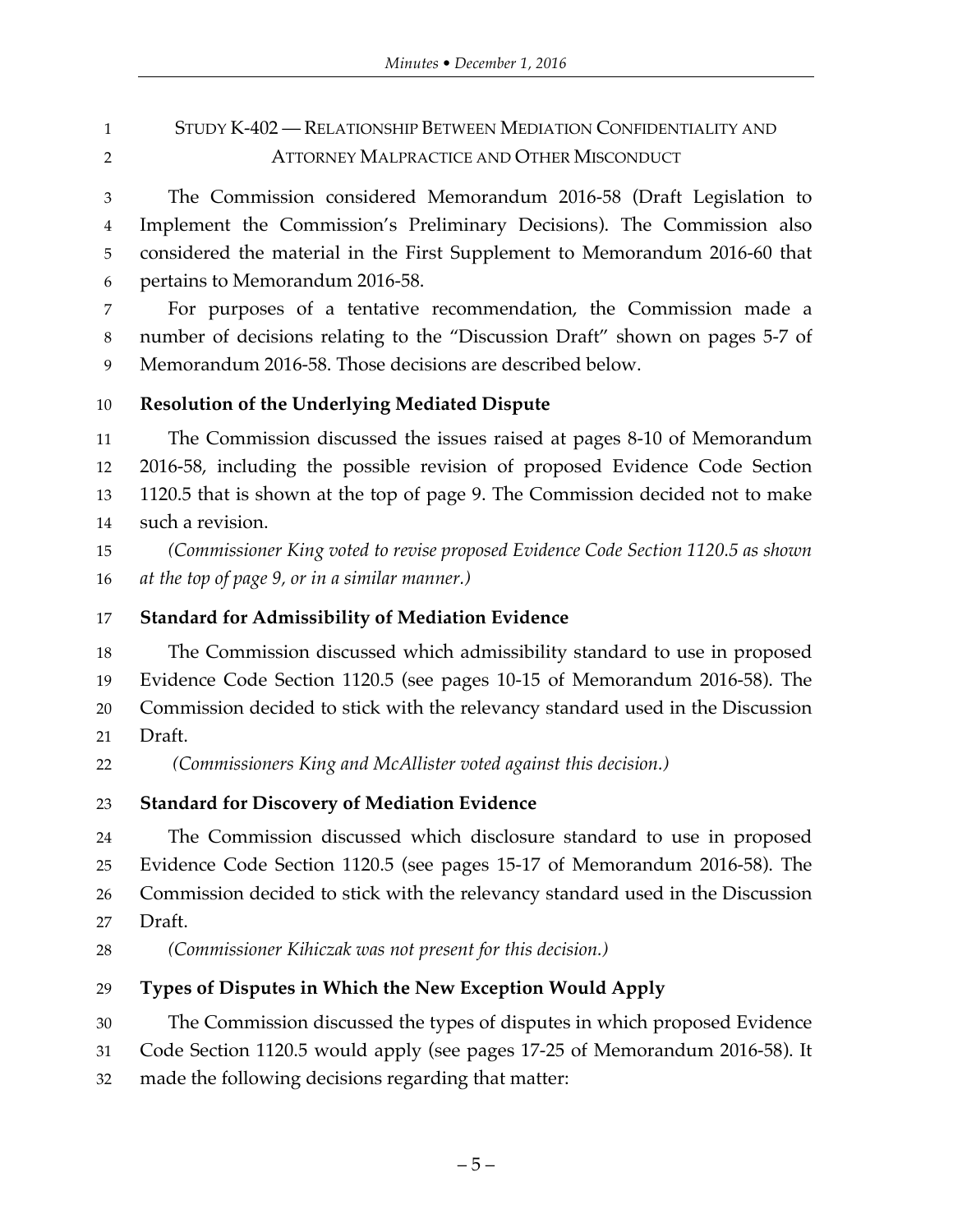*State Bar Disciplinary Proceeding*

 Proposed Evidence Code Section 1120.5(a)(2)(A) in the Discussion Draft is satisfactory. No revisions of it are needed.

*Legal Malpractice Claim*

 Proposed Evidence Code Section 1120.5(a)(2)(B) in the Discussion Draft is satisfactory. No revisions of it are needed.

 The corresponding Comment should be revised to incorporate the language that is quoted in the first bullet point on page 20 of Memorandum 2016-58. Put differently, the Comment should state:

 Section 1120.5 applies "when the merits of the claim will necessarily depend on proof that an attorney violated a professional obligation — that is, an obligation the attorney has by virtue of being an attorney — in the course of providing professional services." *Lee v. Hanley,* 61 Cal. 4th 1225, 1229, 34 P.3d 334, 191 Cal. Rptr. 3d 536 (2015) (emphasis in original); *see also id.* at 1239. "Misconduct does not 'aris[e] in' the performance of professional services … merely because it occurs during the period of legal representation or because the representation brought the parties together and thus provided the attorney the opportunity to engage in the misconduct." *Id.* at 1238.

*Attorney-Client Fee Disputes*

 Proposed Evidence Code Section 1120.5(a)(2) in the Discussion Draft is satisfactory. No revisions of it are needed to address attorney-client fee disputes.

 *(Commissioner Kihiczak was not present for this decision or any other decision regarding the types of disputes in which proposed Evidence Code Section 1120.5 would apply.)*

# **Possible Limitations on the Scope of the Exception**

 The Commission discussed whether proposed Evidence Code Section 1120.5 should be made inapplicable to (1) community-based mediation programs funded under the Dispute Resolution Programs Act and/or (2) family law mediations (see pages 25-33 of Memorandum 2016-58). The Commission decided not to make such changes to the Discussion Draft.

*(Commissioner Kihiczak was not present for this decision.)*

### **Instructions to Litigants or Other Special Rules**

 The Commission discussed whether to propose that the Judicial Council and/or the State Bar study and develop means of preventing improper